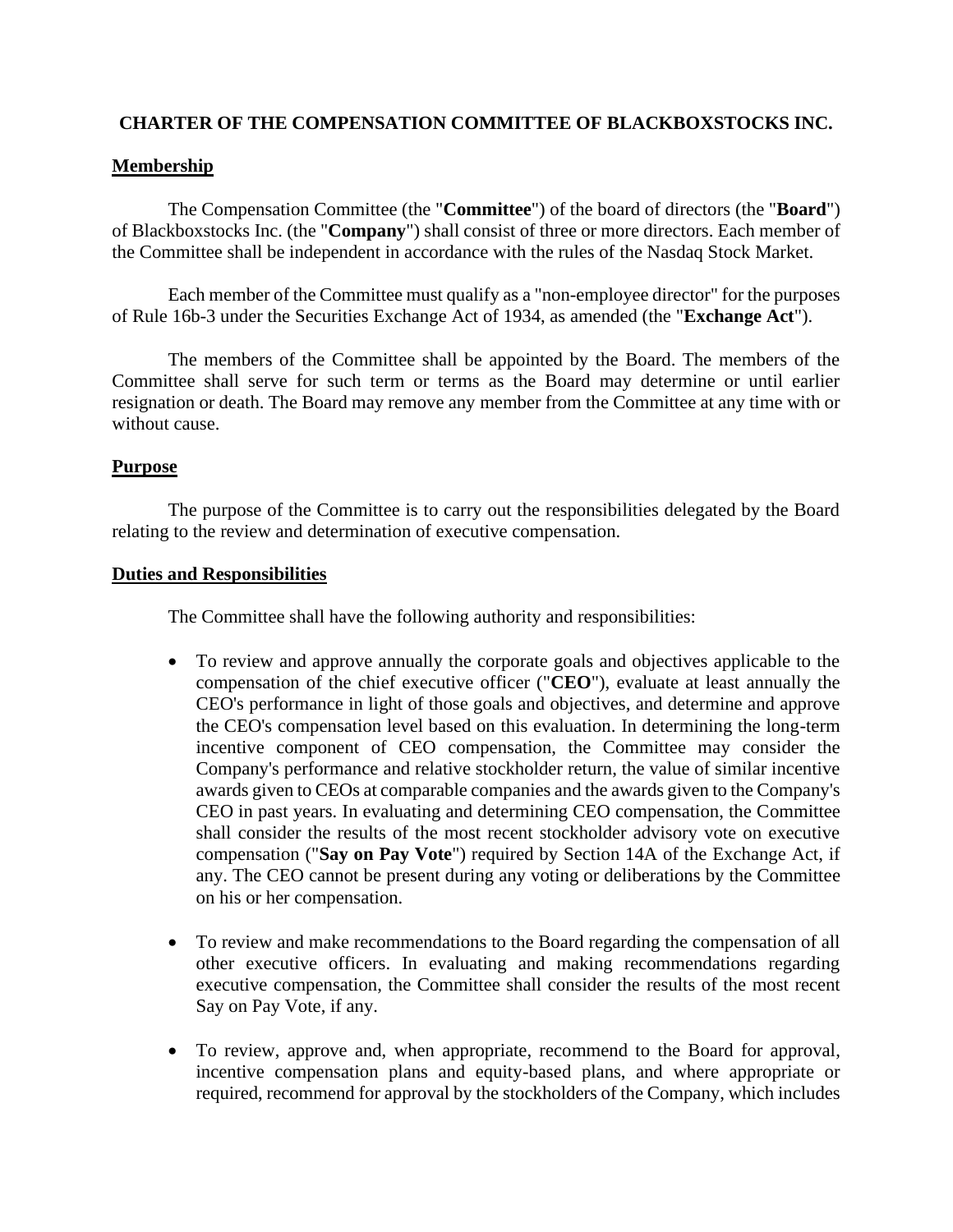the ability to adopt, amend and terminate such plans. The Committee shall also have the authority to administer the Company's incentive compensation plans and equitybased plans, including designation of the employees to whom the awards are to be granted, the amount of the award or equity to be granted and the terms and conditions applicable to each award or grant, subject to the provisions of each plan. In reviewing and approving incentive compensation plans and equity-based plans, including whether to adopt, amend or terminate any such plans, the Committee shall consider the results of the most recent Say on Pay Vote, if any.

- To review, and approve and, when appropriate, recommend to the Board for approval, any employment agreements and any severance arrangements or plans, including any benefits to be provided in connection with a change in control, for the CEO and other executive officers, which includes the ability to adopt, amend and terminate such agreements, arrangements or plans.
- To review the Company's incentive compensation arrangements to determine whether they encourage excessive risk-taking, to review and discuss at least annually the relationship between risk management policies and practices and compensation, and to evaluate compensation policies and practices that could mitigate any such risk.
- To review and recommend to the Board for approval the frequency with which the Company will conduct Say on Pay Votes, taking into account the results of the most recent stockholder advisory vote on frequency of Say on Pay Votes required by Section 14A of the Exchange Act, if any, and review and approve the proposals regarding the Say on Pay Vote and the frequency of the Say on Pay Vote to be included in the Company's proxy statement.
- To review all director compensation and benefits for service on the Board and Board committees at least once a year and to recommend any changes to the Board as necessary.
- To oversee engagement with stockholders and proxy advisory firms on executive compensation matters.

## **Outside Advisors**

The Committee shall have the authority, in its sole discretion, to select, retain and obtain the advice of a compensation consultant as necessary to assist with the execution of its duties and responsibilities as set forth in this Charter. The Committee shall set the compensation, and oversee the work, of the compensation consultant. The Committee shall have the authority, in its sole discretion, to retain and obtain the advice and assistance of outside legal counsel and such other advisors as it deems necessary to fulfill its duties and responsibilities under this Charter. The Committee shall set the compensation, and oversee the work, of its outside legal counsel and other advisors. The Committee shall receive appropriate funding from the Company, as determined by the Committee in its capacity as a committee of the Board, for the payment of compensation to its compensation consultants, outside legal counsel and any other advisors. However, the Committee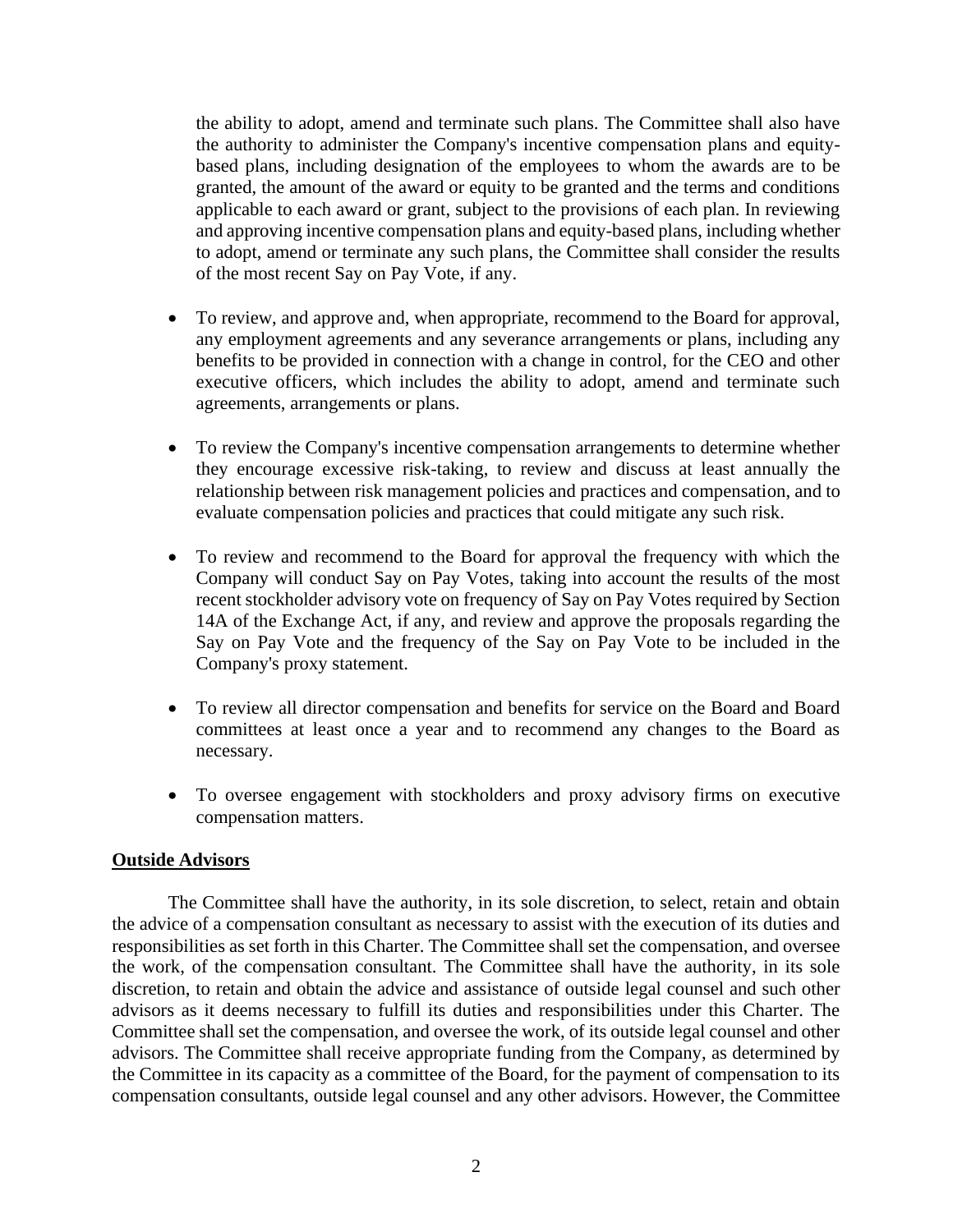shall not be required to implement or act consistently with the advice or recommendations of its compensation consultant, legal counsel or other advisor to the compensation committee, and the authority granted in this Charter shall not affect the ability or obligation of the Committee to exercise its own judgment in fulfillment of its duties under this Charter.

In retaining or seeking advice from compensation consultants, outside counsel and other advisors (other than the Company's in-house counsel), the Committee must take into consideration the factors specified in the rules of the Nasdaq Stock Market. The Committee may retain, or receive advice from, any compensation advisor they prefer, including ones that are not independent, after considering the specified factors. The Committee is not required to assess the independence of any compensation consultant or other advisor that acts in a role limited to consulting on any broadbased plan that does not discriminate in scope, terms or operation in favor of executive officers or directors and that is generally available to all salaried employees or providing information that is not customized for a particular company or that is customized based on parameters that are not developed by the consultant or advisor, and about which the consultant or advisor does not provide advice.

The Committee shall evaluate whether any compensation consultant retained or to be retained by it has any conflict of interest in accordance with Item 407(e)(3)(iv) of Regulation S-K.

#### **Structure and Operations**

The Board shall designate a member of the Committee as the chairperson. The Committee shall meet at least one time per year at such times and places as it deems necessary to fulfill its responsibilities. The Committee shall report regularly to the Board regarding its actions and make recommendations to the Board as appropriate. The Committee is governed by the same rules regarding meetings (including meetings in person or by telephone or other similar communications equipment), action without meetings, notice, waiver of notice, and quorum and voting requirements as are applicable to the Board.

The Committee may invite such members of management to its meetings as it deems appropriate. However, the Committee shall meet regularly without such members present, and in all cases the CEO and any other such officers shall not be present at meetings at which their compensation or performance is discussed or determined.

The Committee shall review this Charter at least annually and recommend any proposed changes to the Board for approval.

#### **Delegation of Authority**

The Committee shall have the authority to delegate any of its responsibilities, along with the authority to take action in relation to such responsibilities, to one or more subcommittees as the Committee may deem appropriate in its sole discretion.

#### **Performance Evaluation**